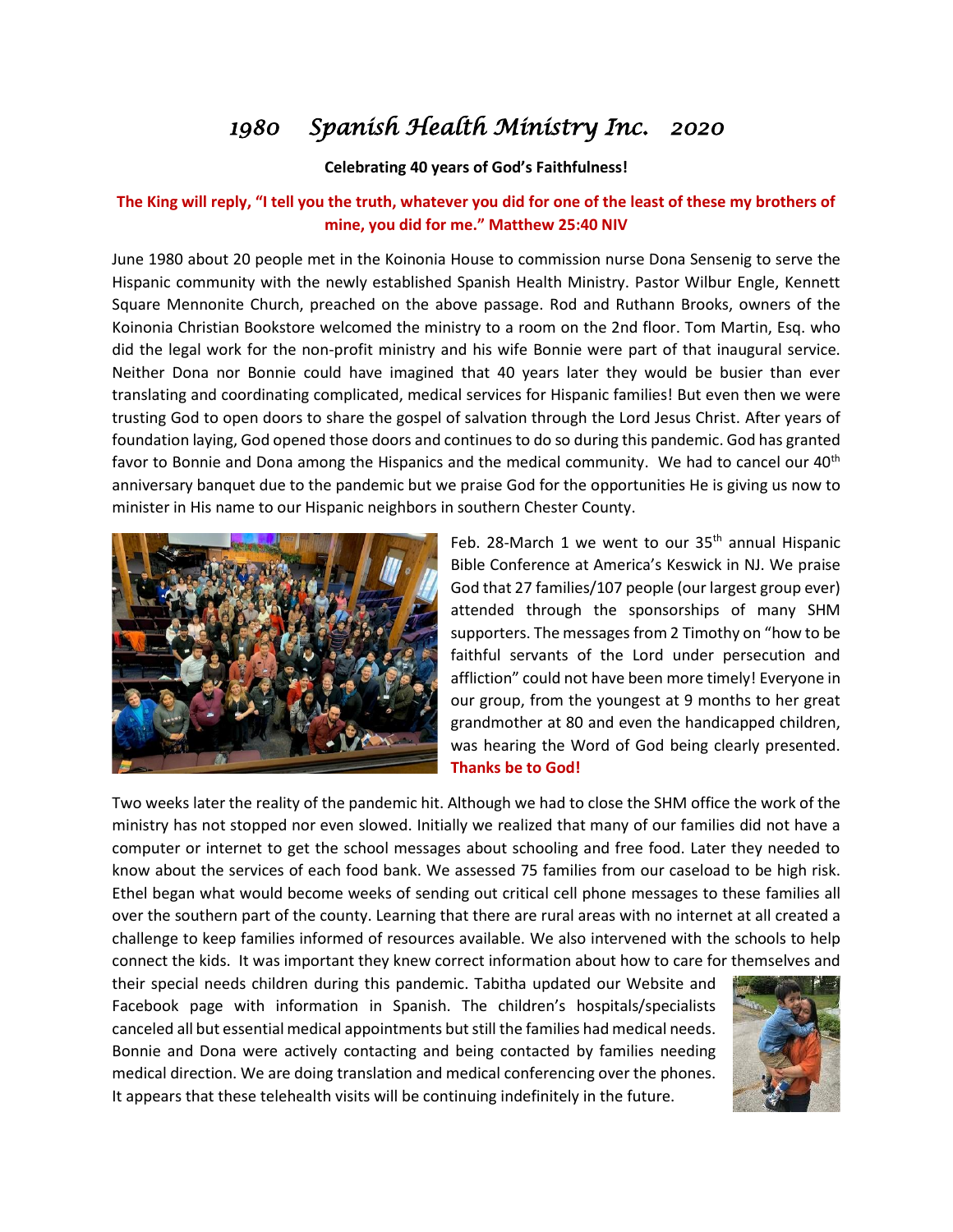

The ladies from Bible study have been connected daily via a prayer chain on the phone sharing prayer requests, answers to prayer, praises to God and encouraging scriptures and Biblical messages. It has been a blessing to see their growth during this difficult time and their concern for one another. Actually there has been more consistent contact than ever before. Jack, our men's Bible study leader, set up a zoom prayer meeting with the men on Friday nights. So even though Bible studies had to be canceled, God is still at work. We are connecting our families with young children to a program that **Child Evangelism** is offering on-line this summer. Computers and "hotspots" that were set up for school are now being used for spiritual education**! Pray that the families will literally be able to "connect" to this wonderful** 

**opportunity through Child Evangelism so that their children can learn more Biblical truth.**

Not long into the pandemic Isela from Bible study asked for prayer for her 54 year old sister-in-law who fell and was having emergency surgery. No one was allowed in the hospital with her. She did well and was sent home in 3 days. A month later Dona learned about the financial needs of the family and stopped by with a Walmart gift card. The 18 yr. old daughter, who along with her sister, was caring for her mother, asked would Dona please come in. She found the lady on a mattress on the floor with a huge incision over her hip and no follow-up since surgery! Besides giving her a Walmart gift card with the book, "An Anchor for the Soul" and praying for the three of them, Dona made an appointment with the surgeon. The family was grateful for the intervention as was the surgeon who hadn't seen her in 5 weeks! Dona went to translate and only then did the family learn that she had a total hip replacement. Praise God she is healing well but has not received PT. We are still working on that issue. **Please pray for this lady and her 2 daughters who are supporting her physically and financially and for all 3 of them to grow spiritually.**



In the past month the virus has really taken a toll among our agriculture workers. Things were fairly quiet in the beginning but not now. Maria asked for prayer for her friend at work whose husband was critically ill with the virus. Faith Baptist Church has been helping 25-30 of our families with food so Ethel started delivering food to her. The husband was sent home finally on O2. By then the wife was also sick and concerned about their 8 yr. old daughter. A week ago the man began to have chest discomfort. She called 911 but he died before the ambulance arrived. A 36 year old healthy man with no underlying conditions. Then we received urgent calls asking for help and direction. The lady was distraught emotionally and had no money for the funeral.

God has supplied through the generosity of our supporters special monies for a COVID fund that to date totals \$21,000. For the first time in 40 years we are helping families with rent and utilities. Bonnie and Dona have made calls to landlords to learn where to send a check but it was sobering to call the funeral

home to ask about the cost of cremation. Along with the generosity of the mushroom farm where he worked we were able to help. But cremation is not common in the Hispanic culture and only added insult to injury for this dear lady. Later that week she worsened and had to go to the hospital. Much prayer went up from the ladies Bible study. We thank God she improved. We gave her Christian literature but found she is illiterate. When her quarantine is over we want to visit and encourage her spiritually. **Please remember her and her young daughter in prayer as they grieve.**